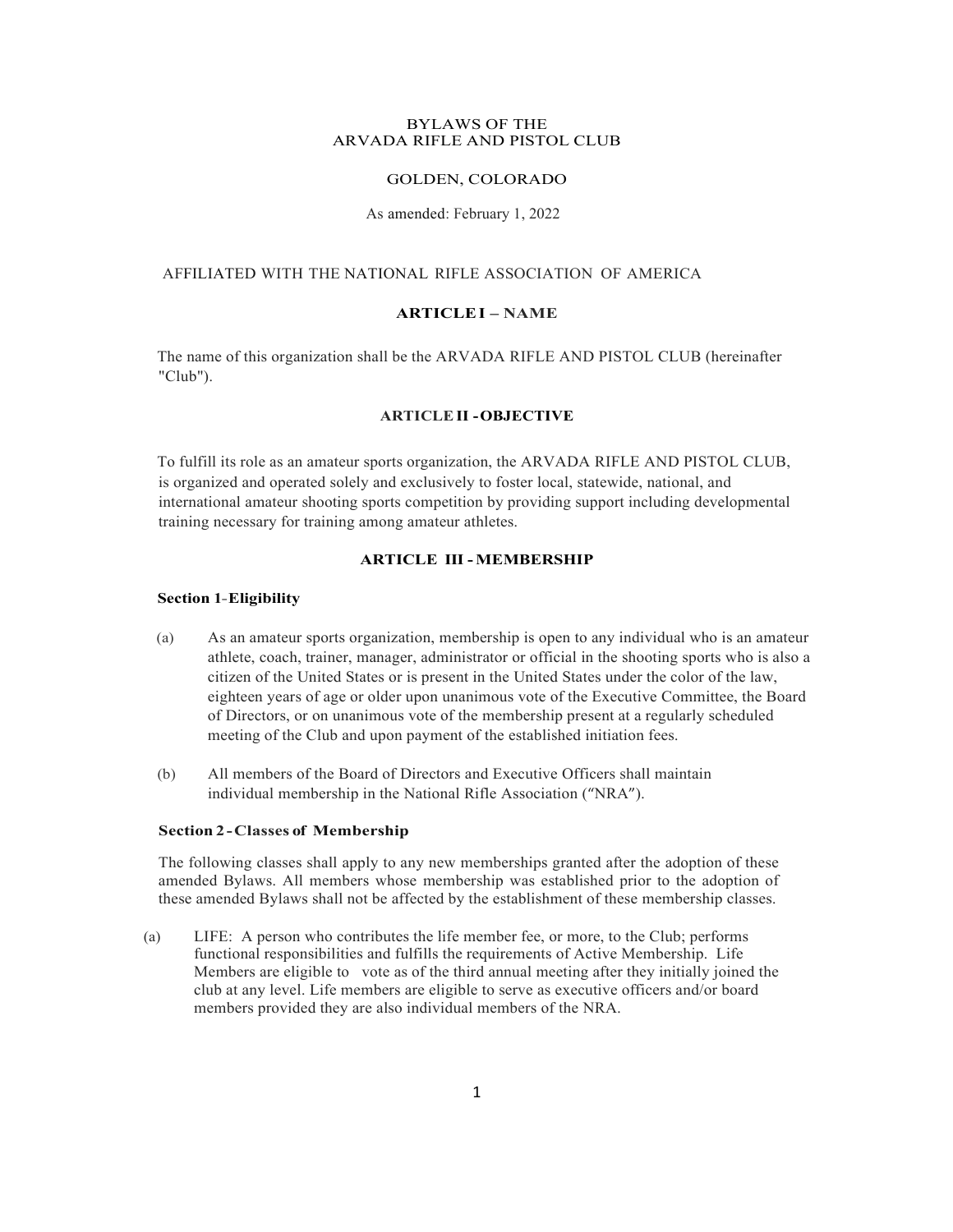- (b) ACTIVE: A person who pays annual dues and performs functional responsibilities as directed by the Executive Committee or the Board of Directors. Active members are eligible to vote on club business. Active members are eligible to serve as executive officers and/or board members provided they are also individual members of the NRA.
- (c) REGULAR: A person who pays annual dues and performs functional responsibilities as directed by the Executive Committee or the Board of Directors. Regular Members convert to Active members as of the third annual meeting after they initially join the club, if they maintain continuous regular membership. No regular member is eligible to vote or hold office.
- (d) FAMILY: The spouse and/or dependent children of a Life, Active or Regular member who pays the annual family dues. A family membership is for two people 18 years or older living at the same address and dependent children 26 years and younger. Dependent children between the age of 18 and 26 may use the ranges without accompaniment by a member parent after successful completion of a range safety class. Family members are eligible to vote subject to the provisions of section 3(a) of this Article III. Family members are eligible to serve as executive officers and/or board members provided they have reached the age of eighteen (18) and are individual members of the NRA.
- (e) HONORARY: A person nominated for such membership by the Executive Committee or the Board of Directors and elected thereto by a simple majority vote of the membership in recognition of outstanding service to the Club in fulfilling the objectives of the Club as specified in ARTICLE II of these Bylaws. Honorary members are eligible to vote on club business and serve as executive officers and/or board members provided they are also individual members of the NRA.
- (f) INACTIVE: A member who desires inactive status and waiver of dues, fees and Club participation. Executive Committee or Board of Directors approval is required. Active status may be reinstated by payment of the appropriate annual dues. Inactive members shall not be able to vote, hold office or enjoy any privileges or benefits of Active membership except those offered by this Club as the guest of a member.
- (g) CORPORATE: A company, corporation or other formal entity registered and in good standing with the Colorado Secretary of State or analogous government department located in the state of the entity's principal place of business, may request a Corporate membership, to include up to five (5) individuals affiliated with the entity. Additional individuals affiliated with the entity may be added at additional cost. The Board of Directors of the Club must, by unanimous vote, approve each Corporate membership application including the designation of the Corporate representative. Upon acceptance by the Board, the corporate membership application and choice of representative shall then be submitted to the membership present at a regularly scheduled meeting of the Club where a unanimous vote is necessary for approval. The corporate entity shall designate an individual to serve as the representative member who shall have voting rights once the entity has attained Active member status. Corporate member representatives may also serve as executive officers and/or board members provided the Corporate representative is also an individual member of the NRA.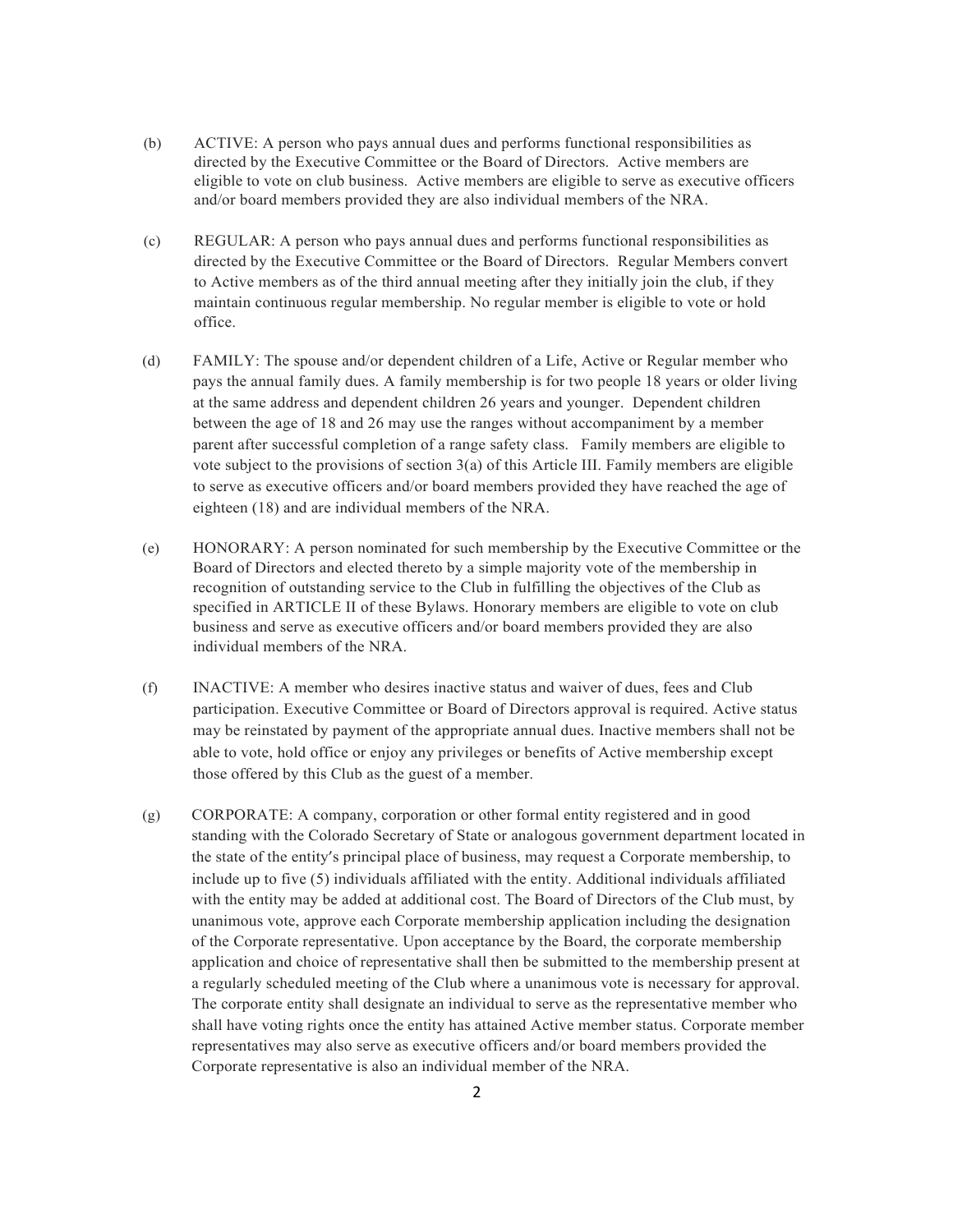#### **Section 3 -VotingEligibility**

(a) Life, Active, Honorary and Corporate members shall be eligible to vote. A family member shall also be eligible to vote provided he/she has reached the age of eighteen (18) and their family sponsor has achieved Active membership status. Voting rights for family members shall be limited to the active member and one (1) other family member he/she may designate.

#### **Section 4-Privileges of membership**

- (a) Life, Active, Honorary and Corporate members are entitled to enjoy the use of the facilities appropriate to their level of experience and training, and any other privileges and benefits offered by the Club.
- (b) Regular members are entitled to enjoy the use of the facilities appropriate to their level of experience and training, privileges and any other benefits of the club but may not vote or hold office.
- (c) Any member of one class of membership may become a member of a different class of membership by fulfilling the requirements for the class of membership desired. All dues and fees paid within the current dues period will be applied to the class of membership desired.

# **Section 5-Duties of Members**

- (a) It is the duty of each member to assist in every feasible manner in promoting the objectives of the Club as set forth in ARTICLE II of these Bylaws and to act at all times and in every matter in a manner befitting a sportsman and a good citizen.
- (b) It is the duty of each member to comply with his/her class of membership responsibilities, these Bylaws and the Club's operating rules and regulations.

### **Section6- Definitions**

- (a) A member is considered in good standing when all dues and fees are currently paid to this Club and when all functional responsibilities are fulfilled.
- (b) Functional responsibilities are the contributed efforts of all members and other persons in maintaining the physical assets of the Club and performing specified duties as directed by the Executive, Standing or Appointed Committees or the Board of Directors.
- (c) Guests: A guest is any person who in the company of a regular, honorary, active or life member has been invited to visit or participate in Club activities or to use Club facilities under the members active supervision on a random and non-periodic basis. Guests are subject to all usage fees and operating rules and regulations.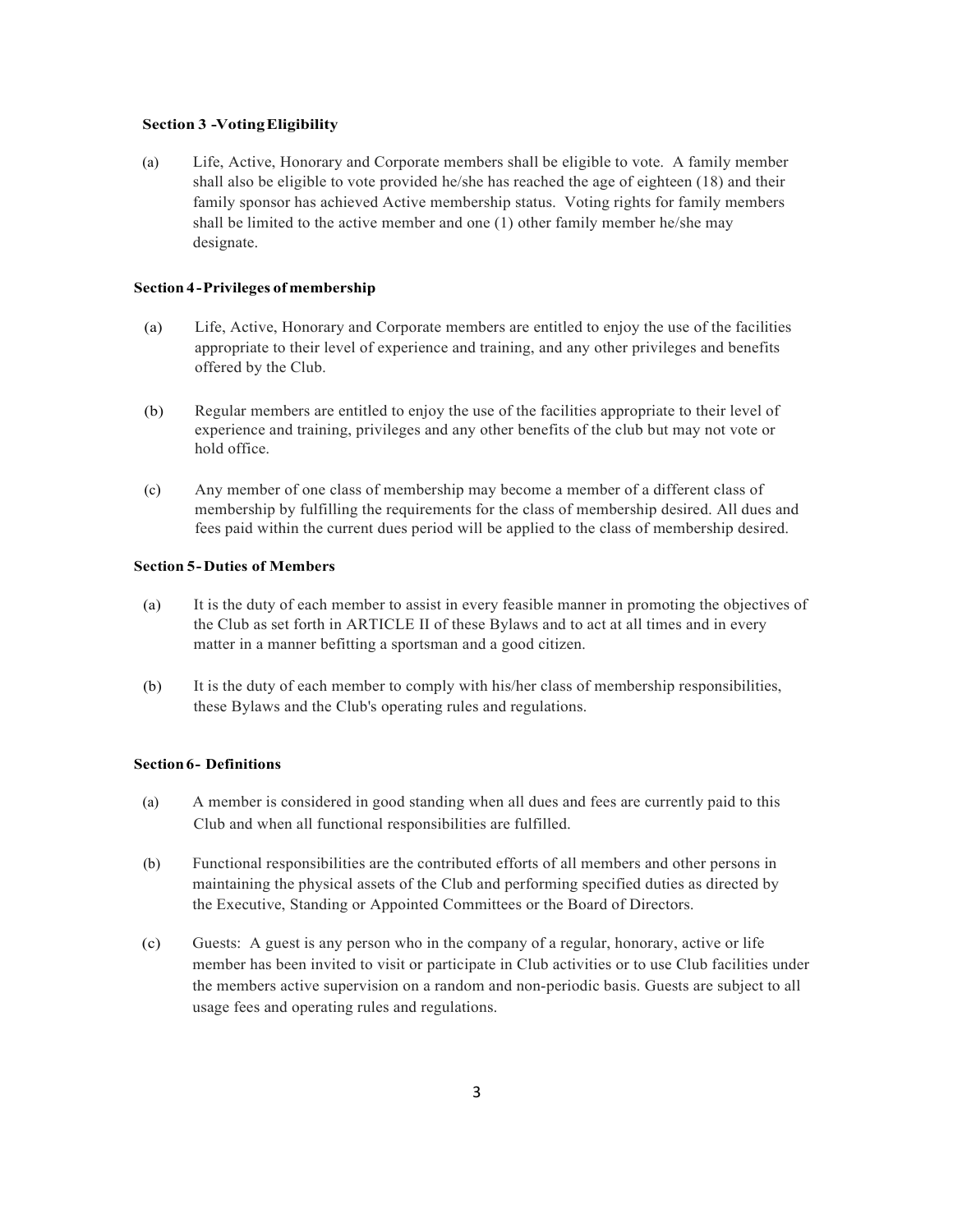(d) Operating rules and regulations are instructions governing the use, operation and upkeep of the Club's facilities and for fulfilling functional responsibilities. Operating rules and regulations are adopted or amended as needed by the Executive Committee or the Board of Directors.

# **ARTICLE IV - DUES AND FEES**

### **Section 1-Payment**

- (a) The members shall pay dues and fees as fixed by the Executive Committee or the Board of Directors.
- (b) The members annual dues, fees and work bond obligations shall be set by the Board of Directors.

#### **Section 2 - Non-Payment**

- (a) Any member of the Club in arrears shall be ineligible to vote or enjoy any privileges or benefits offered by the Club.
- (b) Any member in default in payment of dues or fees shall be suspended from the privileges of membership and any member shall be dropped from the rolls, and membership shall be terminated when such member is in arrears for one (1) year and after notification of default by letter or email.

## **Section 3 - Refund,Waiver and Pro-rata of dues and fees**

(a) The Executive Committee or the Board of Directors may at its option refund, waive or pro-rate dues and fees.

#### **Section 4-Earnings**

(a) No portion of the organization's net earnings shall inure to any private individual but shall be used instead in furtherance of the objectives contained in Article II of these By-Laws. Nothing in this section shall prohibit the board of directors from contracting with a current member to provide professional services to the Club provided reimbursement for such services does not exceed the fair market value of the services performed.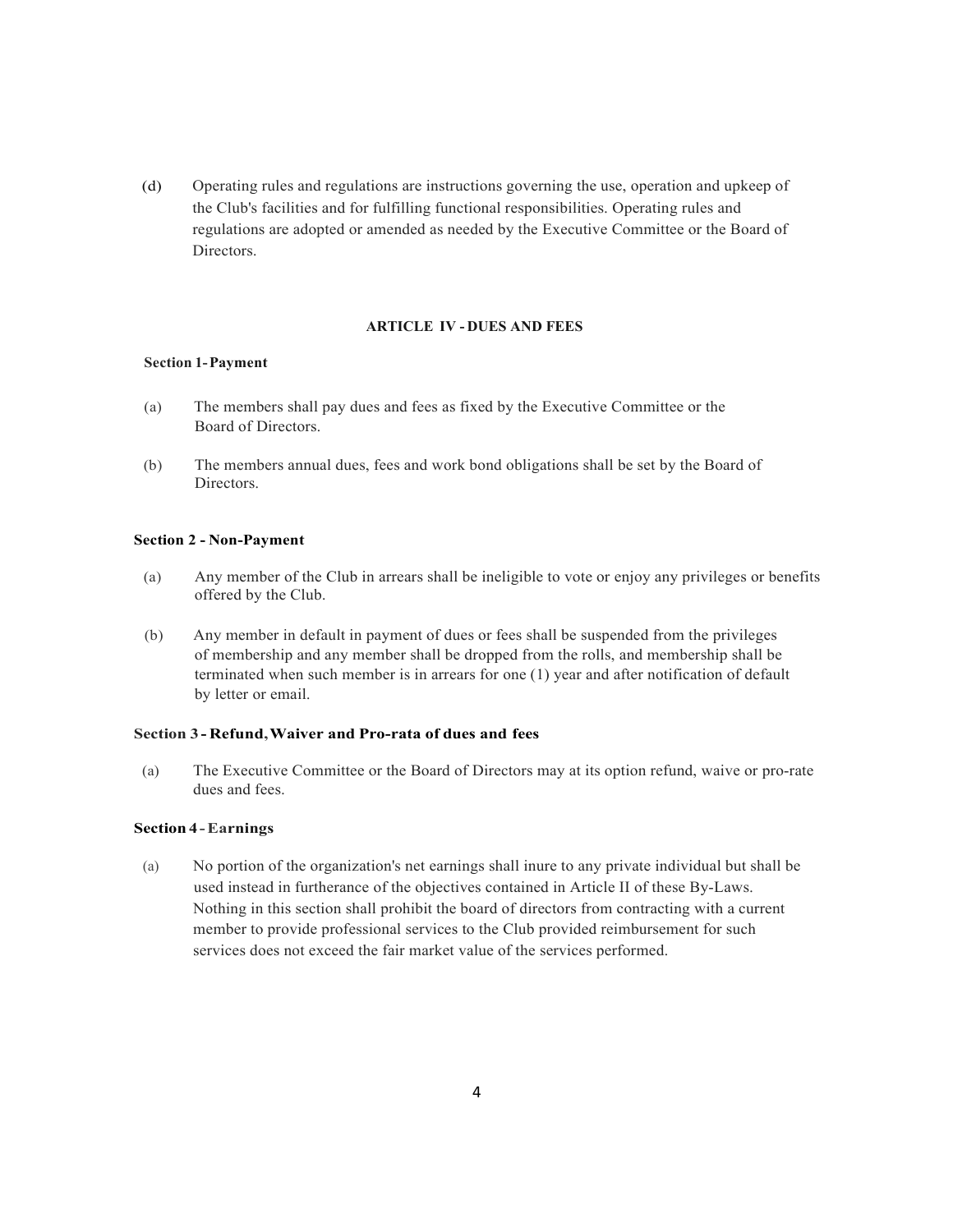# **ARTICLE V - MEETINGS**

- (a) ANNUAL MEETING: The annual meeting of the Club shall be held on the first Tuesday of July in each year or at such other time and place as designated by the Board. If the annual meeting is not held on the normal date and time, it shall be held within a reasonable time thereafter and the officers shall be held over until their successors shall have been elected.
- (b) REGULAR MEETING: The regular meeting of the Club for the transaction of ordinary business shall be held on the first Tuesday of each month or at such time and place as may be fixed by the Executive Committee or the Board of Directors.
- (c) SPECIAL MEETING: A special meeting of the Club may be held at any time upon the call of the President, the Executive Committee, the Board of Directors, or upon demand in writing, stating the object of the meeting and signed by not less than 20 percent of the members entitled to vote. Notice of the time, place and object of any special meeting shall be given all officers and members in good standing in writing by the United States mail or email not less than seven (7) days prior to the date fixed for the date of the holding of the special meeting. The place of such meeting shall be fixed by the Executive Committee or the Board of Directors.
- (d) QUORUM: The membership present and entitled to vote shall constitute a quorum at any meeting.
- (e) RULES: ROBERTS RULES OF ORDER shall govern the deliberations of all meetings of the members, Executive Committee and Board of Directors unless specific exceptions are made herein.

# **ARTICLE VI-OFFICERS**

### **Section 1-Board of Directors**

- (a) The affairs and management of the Arvada Rifle and Pistol Club shall be under the control of and vested in a Board of Directors consisting of ten (10) members. The Directors shall be elected from only Life, Active, Honorary or Corporate representative members who are in good standing with the Club and the NRA. Members of the Executive Committee may, if so elected, hold Board of Directorships concurrent with Executive Committee tenure. The President, the Vice President, Treasurer and Secretary are members of the Board of Directors for their elected term of office. The remaining six (6) Directors shall be elected for a term of three (3) years, serving staggered terms so that each year two (2) Director terms expire. They shall be elected by majority vote by ballot of the voting members present at the annual meeting of the Club. The President shall act as Chairman for the Board of Directors meetings and the Secretary shall record all proceedings at each Director's meeting and incorporate them into the minutes of regular Club meetings. The President shall vote only in case of tie votes of the other Directors present.
- (b) Vacancies on the Board of Directors shall be filled by appointment by the Board. Such appointee's term shall expire at the end of the normal term of the departing Director. No Director shall hold Directorship if his membership in good standing in the NRA or this Club has been terminated, suspended, or expired.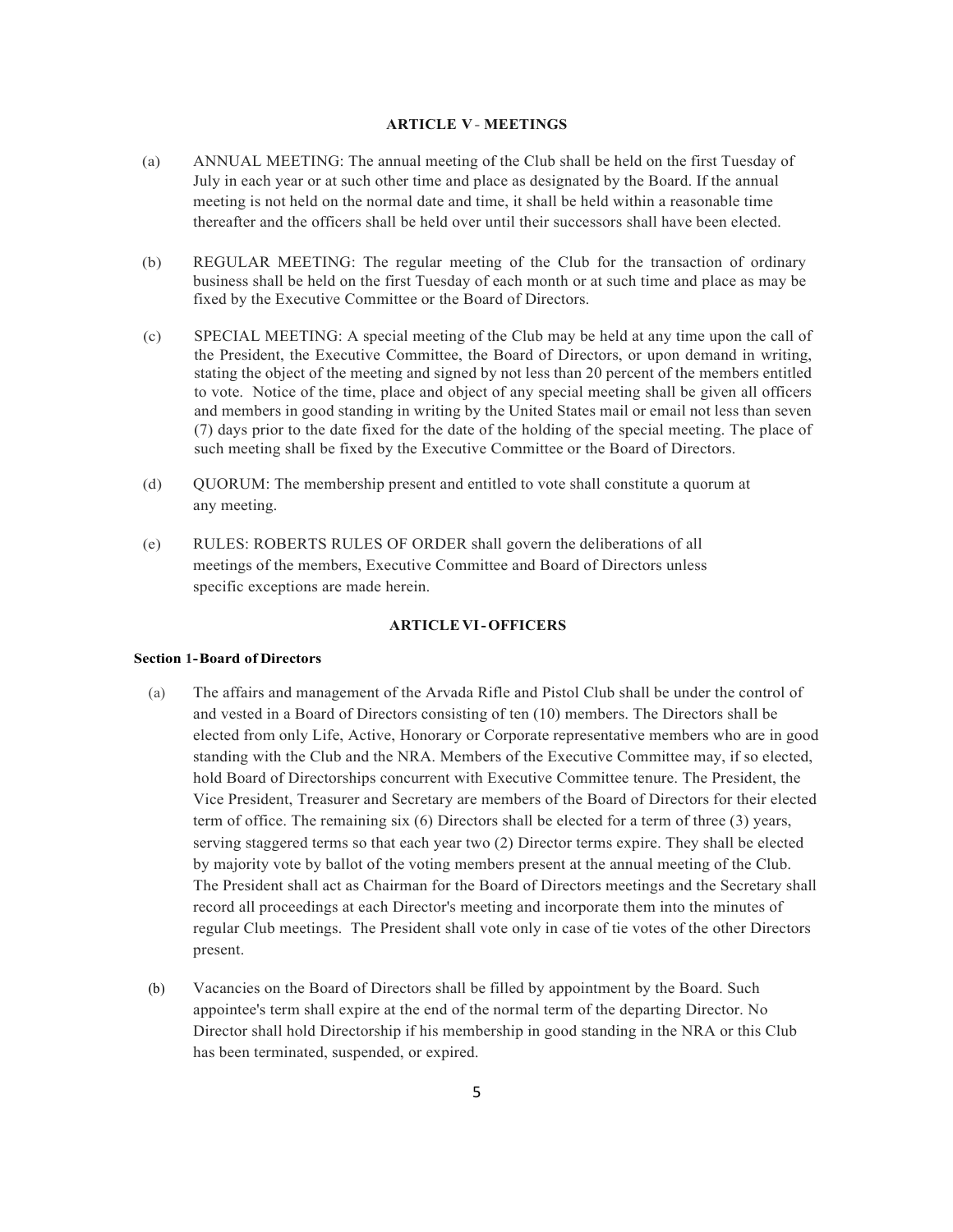- (c) The Board of Directors shall have the authority in all items of the Articles of Incorporation of the Club, including but not limited to the power to veto the actions of the Executive Committee or membership and may initiate action for the good of the Corporation or Club when in their opinion the Executive Committee or membership has failed to take such action.
- (d) Six (6) Board Members shall constitute a quorum at Board of Directors meetings.

# **Section 2 -Executive Committee**

- (a) The Executive Committee of this Club consists of, but is not limited to, the President, Vice-President, Secretary, Treasurer, Chief Instructor, Executive Officer - Rifle, Executive Officer - Pistol and Executive Officer -Juniors.
- (b) They shall be elected by majority vote by ballot of the voting members in good standing present at the Annual Meeting of the Club.
- (c) The President, Vice-President and Secretary must be Life or Active members and shall hold office for terms of three years. The terms of these three officers will be staggered with one officer being elected each year.
- (d) The Treasurer, Chief lnstructor, Executive Officer Rifle, Executive Officer Pistol and Executive Officer - Juniors shall hold office for one (1) year or until their successors are elected.
- (e) The President, Vice-President, Treasurer and Secretary shall also serve as members of the Board of Directors for their elected term of office.
- (f) The Executive Committee shall have the general supervision and control of the general activities of the Club.
- (g) Meetings of the Executive Committee shall be held regularly at such time and place as the Committee may determine. Special meetings may be held at any time on the call of the President or on demand, in writing, to the Secretary by three (3) members of the Committee.
- (h) Four (4) members of the Committee shall constitute a quorum.
- (i) A vacancy in the Executive Committee may be filled by a vote of the Board of Directors. However, if more than one (1) vacancy exists a special meeting of the Club shall be called and new officers shall be elected to fill the vacancies until the date of the next Annual Meeting as provided in Paragraph (a) above.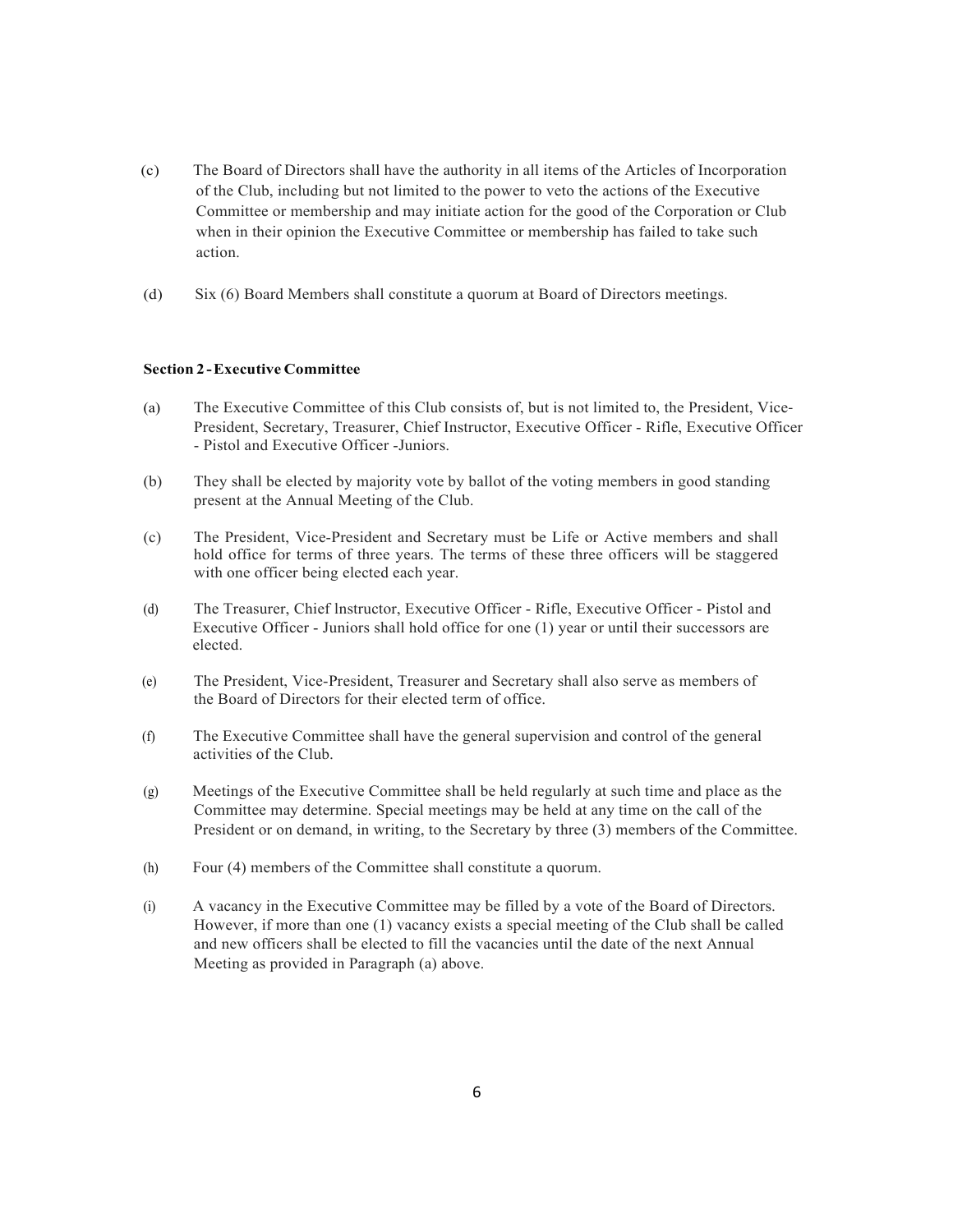#### **ARTICLE VII - DUTIES OF THE EXECUTIVE COMMITTEE**

- (a) PRESIDENT: The President shall preside at all meetings of the Club, the Board of Directors and the Executive Committee. The President shall be a member ex-officio of all regular and special committees and shall perform all such other duties as usually pertain to this office.
- (b) VICE-PRESIDENT: The Vice-President shall perform the duties of the President in the latter's absence. In the absence of both the President and Vice President, the President may appoint another member of the Board of Directors or Executive Committee to preside over meetings. The Vice-President shall be responsible for the maintenance of the Club facilities.
- (c) SECRETARY: The Secretary shall notify all members of Special and Annual meetings as required in ARTICLE V. The Secretary shall keep a true record of all meetings of the Board of Directors, the Executive Committee and of the Club and have custody of the books and papers of the Club, except for the Treasurers books of account. The Secretary shall compile and maintain the Operating Rules and Regulations of the Club, as adopted and revised by the Board of Directors and the Executive Committee.

All applications for membership in the Club shall be made to the Secretary. The Secretary or his/her designee shall be responsible for the collection of all fees and dues and shall remit same to the Treasurer taking a proper receipt thereof.

- (d) TREASURER: The Treasurer shall have charge of all funds of the Club and shall place the same in such bank or banks as may be approved by the Executive Committee. Such money shall only be withdrawn by the Treasurer or other officer as designated by the Board of Directors and for payment of such bills as shall have been approved by the Executive Committee or the Board of Directors. The Treasurer shall keep an accurate account of all Club financial transactions and render a detailed report at any meeting of the Executive Committee or Board of Directors when requested and an annual report to the Club at its Annual meeting. The Treasurer shall be responsible for ensuring the timely payment of all club debts and ongoing expenses.
- (e) CHIEF INSTRUCTOR: The Chief Instructor shall have charge of all small arms instruction with authority to appoint his/her assistants. The Chief Instructor shall contract no bills without authorization of the Executive Committee or the Board of Directors. The Chief Instructor will conduct an annual inventory of all firearms entrusted to the care of the Club.
- (f) EXECUTIVE OFFICERS: The Executive Officer; Rifle, Pistol and Junior, shall have charge of the ranges of the Club, the printing of scorecards, the arranging of competitions and related matters. The Executive Officers shall contract no bills without authorization of the Executive Committee or the Board of Directors. Additional Executive Officers may be designated by the Board.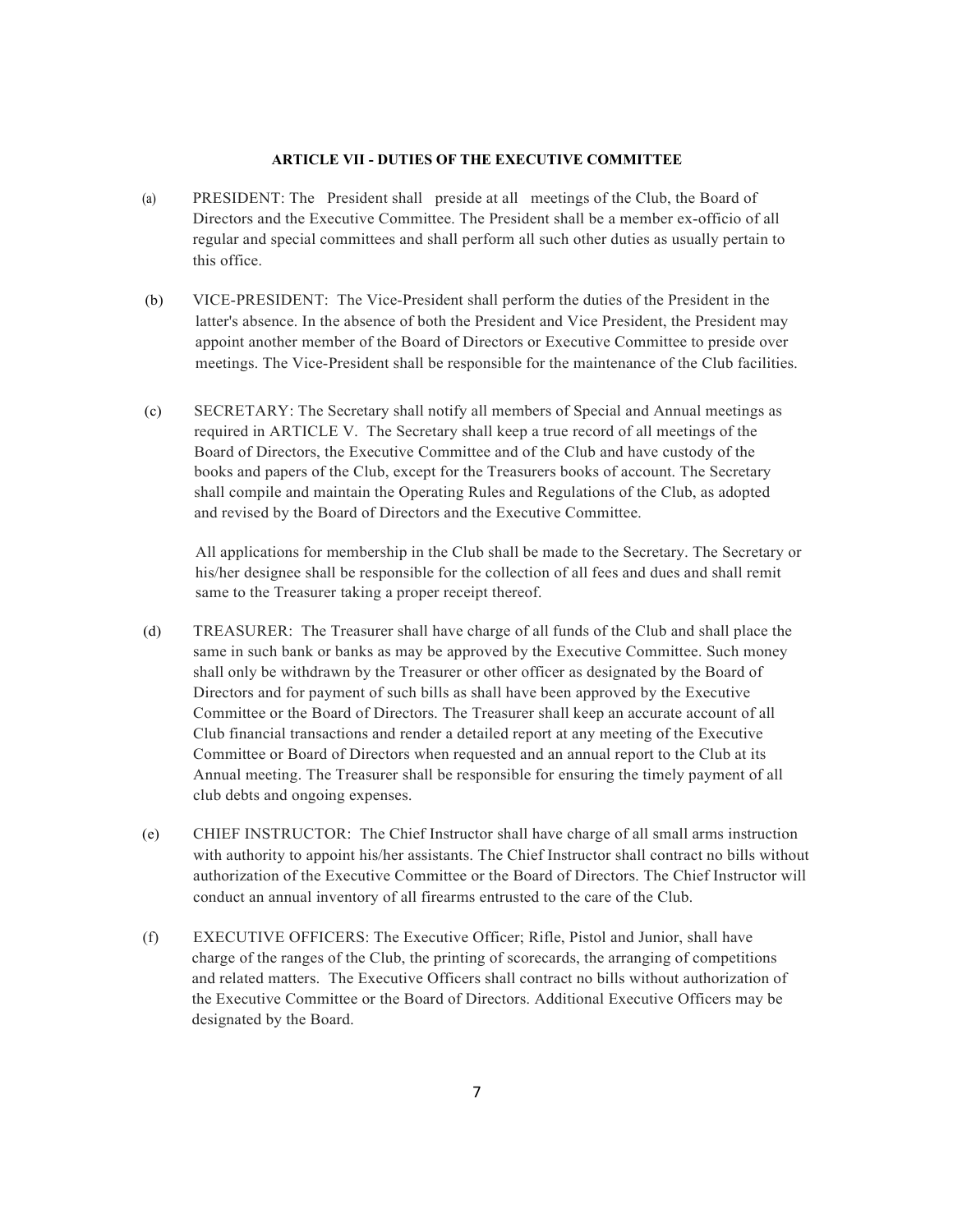# **ARTICLE VIII- SUSPENSION OR EXPULSION**

- (a) Any elected official may be removed by a two-thirds vote of the voting members in good standing present at any special meeting called for this purpose. No vote on suspension or removal may be taken unless fifteen (15) days' notice in writing shall have been given to the official of the reasons for the official's removal and of the time and place of the special meeting at which such ballot on the official's removal is to be taken. At such special meeting the official shall be given a full hearing.
- (b) Any member may be suspended or expelled from the Club for any cause deemed sufficient by the Executive Committee and Board of Directors by a two-thirds affirmative vote of the combined members of Committee and Board present at a special meeting called for this purpose. No vote on suspension or expulsion may be taken unless fifteen (15) days' notice has been given to the member of the charges preferred and of the time and place of the meeting of the combined Executive Committee and Board at which such charges will be considered. At such meeting the member under charges will be accorded a full hearing.
- (c) Charges against any officer or member may be referred by any voting member in good standing. They shall be in writing clearly stating the facts relied upon and accompanied by all affidavits or exhibits which are to be used in their support. Such charges shall be filed with the Secretary who will immediately notify the President. The President will call a combined meeting of the Executive Committee and the Board of Directors to hear the charges. The Secretary will give at least fifteen (15) days' notice of the meeting to each member of the Committee, the Board, the accuser and the accused which notice shall be in writing and will include a true copy of the charges and of the supporting affidavits and exhibits.
- (d) Any member suspended or expelled by the combined Executive Committee and Board of Directors may appeal to the full voting membership of the Club. Such appeal shall be made in writing to the Secretary who will notify the President. The President will call a special meeting of the Club for the purpose of acting on the appeal. The Secretary shall give at least fifteen (15) days' notice in writing to all voting members of the Club in good standing of the date, time, place and reason for the special meeting. At the meeting of the full Club, the Secretary will read the original charges, the supporting affidavits and will read or display the accompanying exhibits and will read the minutes of the special meeting of the Committee and Board at which the charges were heard and action taken. A full hearing will be given the accuser and the accused. A vote will be taken by ballot of the voting members in good standing present and two-thirds vote shall be required to reverse the action or the Committee and Board.
- (e) Any member of the Board of Directors or Executive Officer who has been suspended or expelled by the NRA shall automatically stand suspended or expelled from their position in the Club immediately upon receipt of official notice by the Secretary of the Club from the NRA.